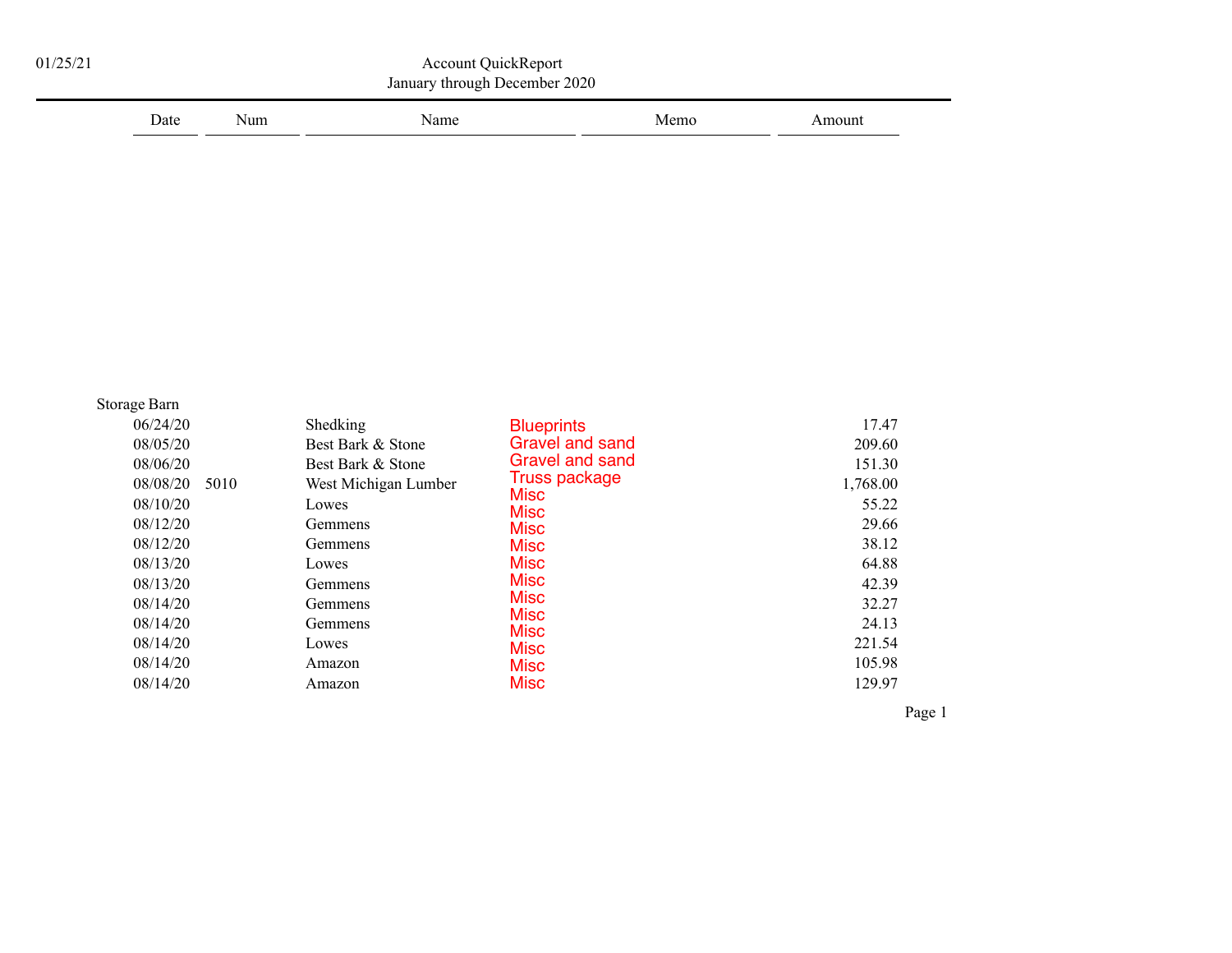2 out of 3, LLC 01/25/21 Account QuickReport January through December 2020

| Date     | Num  | Name                    | Memo                                       | Amount   |
|----------|------|-------------------------|--------------------------------------------|----------|
| 08/14/20 |      | Amazon                  |                                            | 78.85    |
| 08/14/20 |      | Amazon                  |                                            | 106.11   |
| 08/14/20 |      | Amazon                  |                                            | 42.38    |
| 08/14/20 |      | Amazon                  |                                            | 21.19    |
| 08/26/20 |      |                         | Windows and concrete cutt                  | 500.00   |
| 08/26/20 |      | Lowes                   | <b>Blueprints</b>                          | $-21.09$ |
| 08/26/20 |      | Lowes                   | <b>Gravel and sand</b>                     | 62.33    |
| 08/26/20 |      | Lowes                   | <b>Gravel and sand</b>                     | 189.74   |
| 09/01/20 |      | Lowes                   | <b>Truss package</b>                       | 40.35    |
| 09/01/20 |      | Pools Plus              |                                            | 21.18    |
| 09/01/20 |      | Lowes                   | Service door                               | 270.53   |
| 09/03/20 |      | Lowes                   | $C_{\alpha}$ $\alpha \alpha \alpha \gamma$ | 171.55   |
| 09/03/20 |      | Lowes                   | $\frac{1}{2}$                              | $-11.20$ |
| 09/03/20 |      | Gemmens                 |                                            | 9.62     |
| 09/03/20 |      | Amazon                  |                                            | 126.14   |
| 09/03/20 |      | Amazon                  |                                            | 114.42   |
| 09/03/20 |      | Amazon                  |                                            | 40.80    |
| 09/03/20 |      | Lowes                   |                                            | 2.45     |
| 09/06/20 | 5015 | <b>Groot Builders</b>   | Shingles and overhead door                 | 1,443.36 |
| 09/06/20 |      | Amazon                  |                                            | 211.98   |
| 09/09/20 | 5017 | Jim Slagter Roofing     | Roofing labor                              | 600.00   |
| 09/09/20 | 5016 | West Michigan Lumber    | Lumber package                             | 1,989.59 |
| 09/10/20 | 5013 | <b>Classic Concrete</b> |                                            | 3,100.00 |
| 09/10/20 |      | Amazon                  |                                            | 38.14    |
| 09/10/20 |      | Kings Cove              | Worker gifts <b>BEER!</b>                  | 129.30   |
| 09/10/20 |      | Amazon                  |                                            | 94.33    |
| 09/10/20 |      | Lowes                   | Wood rack lumber                           | 243.21   |
| 09/10/20 |      | Costco                  | Dinner for Karl/Ed<br>Nice dinner w/       | 370.81   |
|          |      |                         | <b>Spouses as</b><br>thank you             |          |